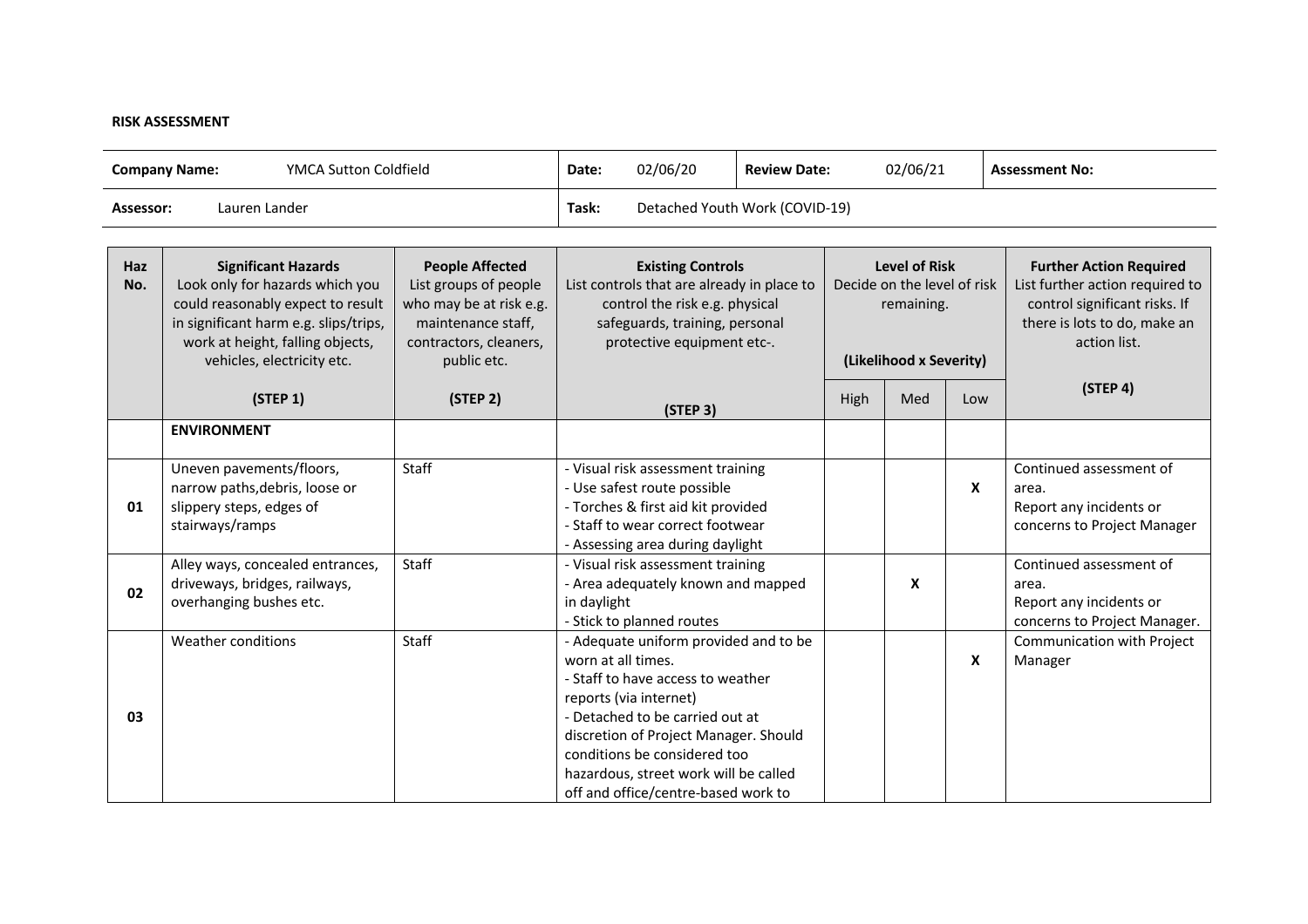|    |                                                                                        |                                   | follow.                                                                                                                                                                                                                                                                                                |   |                           |                                                                                                                  |
|----|----------------------------------------------------------------------------------------|-----------------------------------|--------------------------------------------------------------------------------------------------------------------------------------------------------------------------------------------------------------------------------------------------------------------------------------------------------|---|---------------------------|------------------------------------------------------------------------------------------------------------------|
| 04 | <b>Building Sites/construction</b><br>works, loose debris/derelict<br>buildings        | Staff/Young people                | - Training (not to enter!)<br>- Torches<br>- Area Mapped<br>- Knowledge of area                                                                                                                                                                                                                        |   | $\boldsymbol{\mathsf{x}}$ | Report any incidents or open<br>building sites to Project<br>Manager                                             |
| 05 | Disgarded sharps, broken glass<br>etc                                                  | Staff and young<br>people         | - Full Training given to staff<br>- Staff to report any sharps/excess litter<br>spotted to the police/environmental<br>health<br>-First Aid Kit to be provided                                                                                                                                         | X |                           | Any major concerns to be<br>reported to Project Manager                                                          |
| 06 | Traffic/Traffic lights/Crossing the<br>road etc                                        | Staff and young<br>people         | - Training<br>- Staff to use crossings (where<br>available) and to encourage young<br>people to do the same.                                                                                                                                                                                           |   | X                         |                                                                                                                  |
| 07 | Areas of bad/no street lighting                                                        | Staff and young<br>people         | - Visual risk assessment training<br>- Torches provided                                                                                                                                                                                                                                                | X |                           | Any major concerns to be<br>reported to Project Manager                                                          |
| 08 | Large areas of water, open<br>spaces, areas of uncertain layout                        | Staff and young<br>people         | - Visual risk assessment training<br>- Torches provided<br>- Keep alert and avoid meeting young<br>people in unknown places<br>- Avoid engaging in activities/ messing<br>around near open water                                                                                                       |   | X                         |                                                                                                                  |
|    | <b>COMMUNITY / PEOPLE</b>                                                              |                                   |                                                                                                                                                                                                                                                                                                        |   |                           |                                                                                                                  |
| 09 | Behaviour of Young People (i.e.<br>they have been drinking, carrying<br>a weapon etc.) | Staff, Young People,<br>Community | -Initial training of all staff members,<br>ongoing training and assessment<br>-Mobile Phones to be carried at all<br>times<br>-Project Manager on call when needed<br>-Acceptable boundaries set in briefings<br>and meetings with YP<br>- Do not engage with young people<br>who are high, drunk etc. |   | $\boldsymbol{\mathsf{x}}$ | If staff feel threatened to<br>report to Police or avoid<br>contact with specific young<br>people in the future. |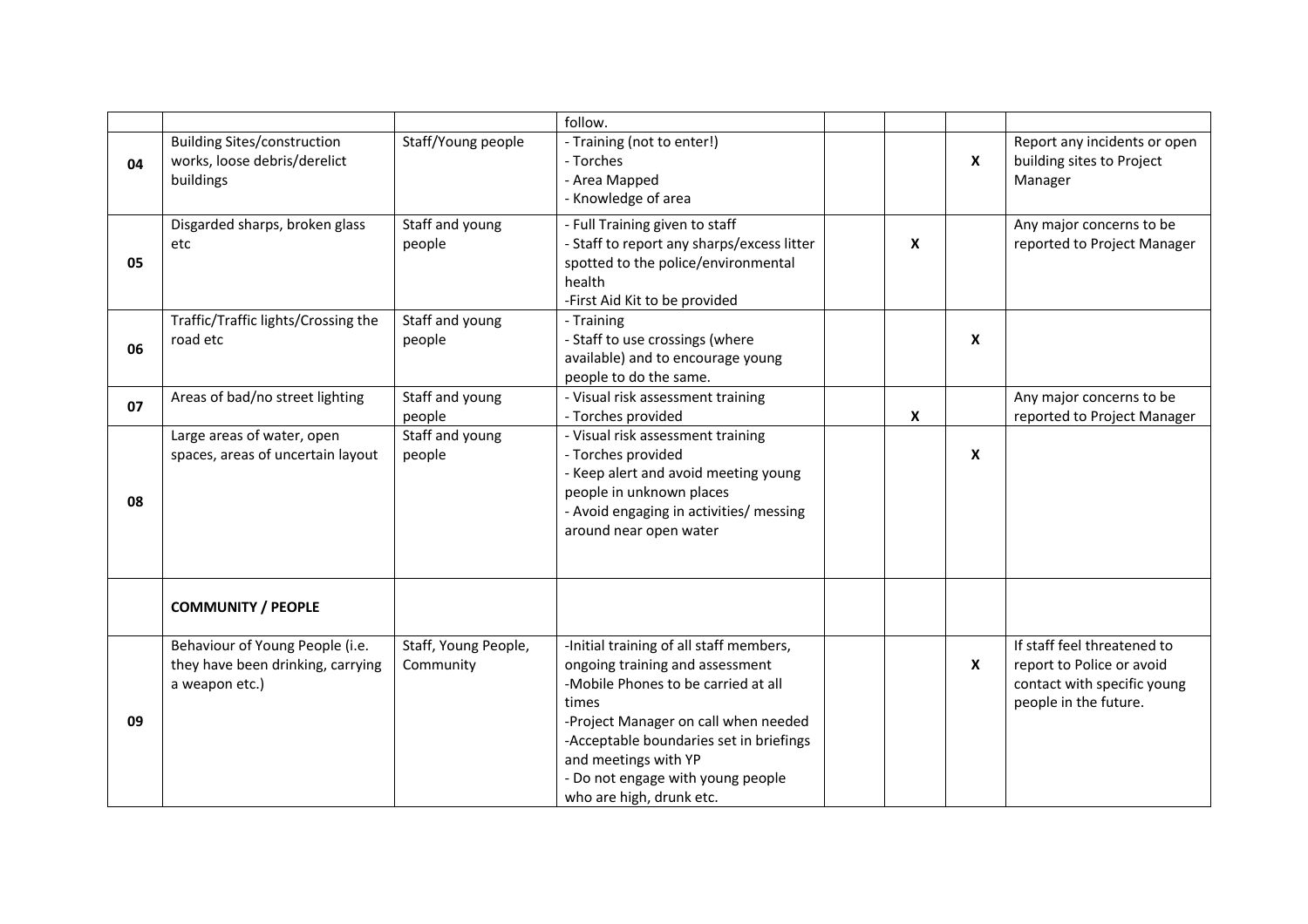|    | Entering                            | Staff           | -Initial training and visual risk        |   |             | Continued assessment of       |
|----|-------------------------------------|-----------------|------------------------------------------|---|-------------|-------------------------------|
|    | shops/restaurants/unknown           |                 | assessment                               |   | $\mathbf x$ | area                          |
| 10 | building interiors                  |                 | -Stay alert and open - use training on   |   |             | During COVID-19 this should   |
|    |                                     |                 | communication skills when engaging       |   |             | be avoided where possible     |
|    |                                     |                 | with community members.                  |   |             |                               |
|    | Staff being unrecognised by         | Staff           | - Uniforms and ID provided               |   |             | Report any problems to        |
| 11 | people in the community/family      |                 | - Leave a difficult situation as soon as |   | X           | Project Manager               |
|    | members (including those under      |                 | possible and contact Project Manager     |   |             |                               |
|    | the influence of drink or drugs)    |                 |                                          |   |             |                               |
|    | Animals                             | Staff and young | - Take care when passing dogs being      |   | $\mathbf x$ |                               |
| 12 |                                     | people          | walked                                   |   |             |                               |
|    |                                     |                 | - Do not pet unknown animals and         |   |             |                               |
|    |                                     |                 | avoid contact where possible             |   |             |                               |
|    | Soliciting/drug dealing/gang        | Staff and young | - Training given where possible          |   |             |                               |
| 13 | warfare/grooming and other          | people          | - Staff to report any behaviour if       | X |             |                               |
|    | serious anti-social behaviour       |                 | concerned                                |   |             |                               |
|    |                                     |                 | - Report to Project Manager              |   |             |                               |
|    |                                     |                 |                                          |   |             |                               |
|    | <b>TEAM/EQUIPMENT</b>               |                 |                                          |   |             |                               |
|    | Awareness whilst on detached,       | Staff           | - Team briefing to include               |   |             |                               |
| 14 | affected by tiredness, distraction, |                 | considerations of each team member       |   | X           |                               |
|    | other issue                         |                 | - Visual risk assessments & keeping      |   |             |                               |
|    |                                     |                 | alert                                    |   |             |                               |
|    | Group split up                      | Staff           | - Constant awareness and visual risk     |   |             | Staff should walk at 2 meter  |
|    |                                     |                 | assessment - keep in sight if not close  |   | X           | difference whilst COVID-19 is |
| 15 |                                     |                 | physical proximity                       |   |             | still a danger                |
|    |                                     |                 | - Mobile with team phone numbers         |   |             |                               |
|    |                                     |                 | - Have a planned meet up point/time      |   |             |                               |
|    |                                     |                 | - Lone worker training - don't do it!    |   |             |                               |
|    | Getting to and from workplace       | Staff           | - Staff encouraged to have clear entry   |   |             | Staff to travel alone to and  |
|    | and driving during shifts           |                 | and exit planned from an area, to know   | X |             | from workplace where          |
| 16 |                                     |                 | safe places and routes.                  |   |             | possible                      |
|    |                                     |                 | - If staff to use their own vehicles     |   |             |                               |
|    |                                     |                 | during shifts, encouraged to park away   |   |             |                               |
|    |                                     |                 | from young people.                       |   |             |                               |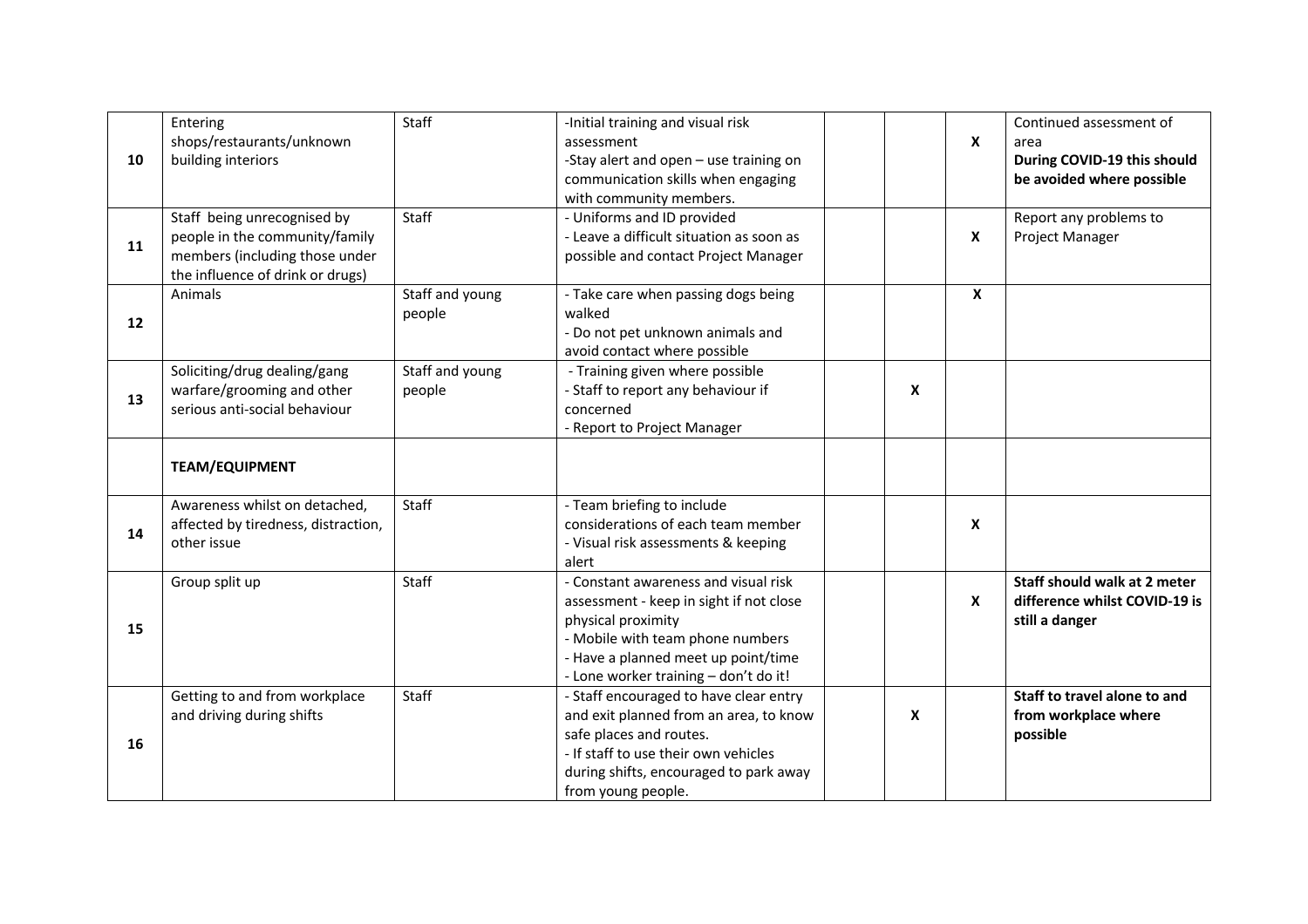|    |                                   |                                 | - Staff to contact project manager if any                    |   |                           |                                |
|----|-----------------------------------|---------------------------------|--------------------------------------------------------------|---|---------------------------|--------------------------------|
|    |                                   |                                 | issues and when they return home                             |   |                           |                                |
|    |                                   |                                 | safely                                                       |   |                           |                                |
|    | Loss or damage of mobile          | Staff                           | - Team to check all equipment taken                          |   |                           |                                |
|    | phones, torch, uniform or other   |                                 | out in working order, and returned the                       | X |                           |                                |
|    | equipment                         |                                 | same.                                                        |   |                           |                                |
| 17 |                                   |                                 | - Replacements available at Project                          |   |                           |                                |
|    |                                   |                                 | Manager's discretion                                         |   |                           |                                |
|    | Threats to staff or young people  | Staff                           | - Constant visual risk assessment                            |   |                           | <b>Contact Police</b>          |
|    | from members of the public        |                                 | - Listening and Communication, and                           |   | $\boldsymbol{\mathsf{x}}$ | <b>Contact Project Manager</b> |
|    |                                   |                                 | Conflict management training                                 |   |                           |                                |
|    |                                   |                                 | - Mobile phones, with credit, to be                          |   |                           |                                |
| 18 |                                   |                                 | taken out every shift                                        |   |                           |                                |
|    |                                   |                                 | - Uniform and ID cards to be worn at all                     |   |                           |                                |
|    |                                   |                                 | times on shift                                               |   |                           |                                |
|    |                                   |                                 |                                                              |   |                           |                                |
|    |                                   |                                 |                                                              |   |                           |                                |
|    | COVID-19                          |                                 |                                                              |   |                           |                                |
|    | <b>Awareness of public during</b> | <b>Staff &amp; Young People</b> | - Social distancing to be adhered to at                      |   | $\mathbf{x}$              | PPE to be worn at all times    |
|    | lockdown                          |                                 | all time (2 meter distance)                                  |   |                           |                                |
| 19 |                                   |                                 | - Staff to avoid members of the public                       |   |                           |                                |
|    |                                   |                                 | where possible                                               |   |                           |                                |
|    | Staff travelling together in the  | <b>Staff</b>                    | - Staff are only permitted to travel                         |   | $\boldsymbol{x}$          |                                |
|    | same vehicle                      |                                 | together when using the minibus in                           |   |                           |                                |
|    |                                   |                                 | order to maintain social distancing                          |   |                           |                                |
|    |                                   |                                 | - PPE should be worn whilst trabelling                       |   |                           |                                |
| 20 |                                   |                                 | and the minibus should be cleaned                            |   |                           |                                |
|    |                                   |                                 |                                                              |   |                           |                                |
|    |                                   |                                 | after every use                                              |   |                           |                                |
|    |                                   |                                 | - Staff are not permitted to travel                          |   |                           |                                |
|    |                                   |                                 | together in the same car                                     |   |                           |                                |
|    | <b>Staff travelling on public</b> | <b>Staff</b>                    | - Where staff cannot drive or are                            |   | $\boldsymbol{\mathsf{x}}$ |                                |
|    | transport to and from sessions    |                                 | unable to they may need to use public                        |   |                           |                                |
| 21 |                                   |                                 | transport. In this case PPE should be                        |   |                           |                                |
|    |                                   |                                 | worn at all times and social distancing                      |   |                           |                                |
|    |                                   |                                 |                                                              |   |                           |                                |
| 22 |                                   | Everyone                        | must be adhered to<br>- Staff to avoid enclosed spaces (e.g. |   | $\boldsymbol{x}$          |                                |